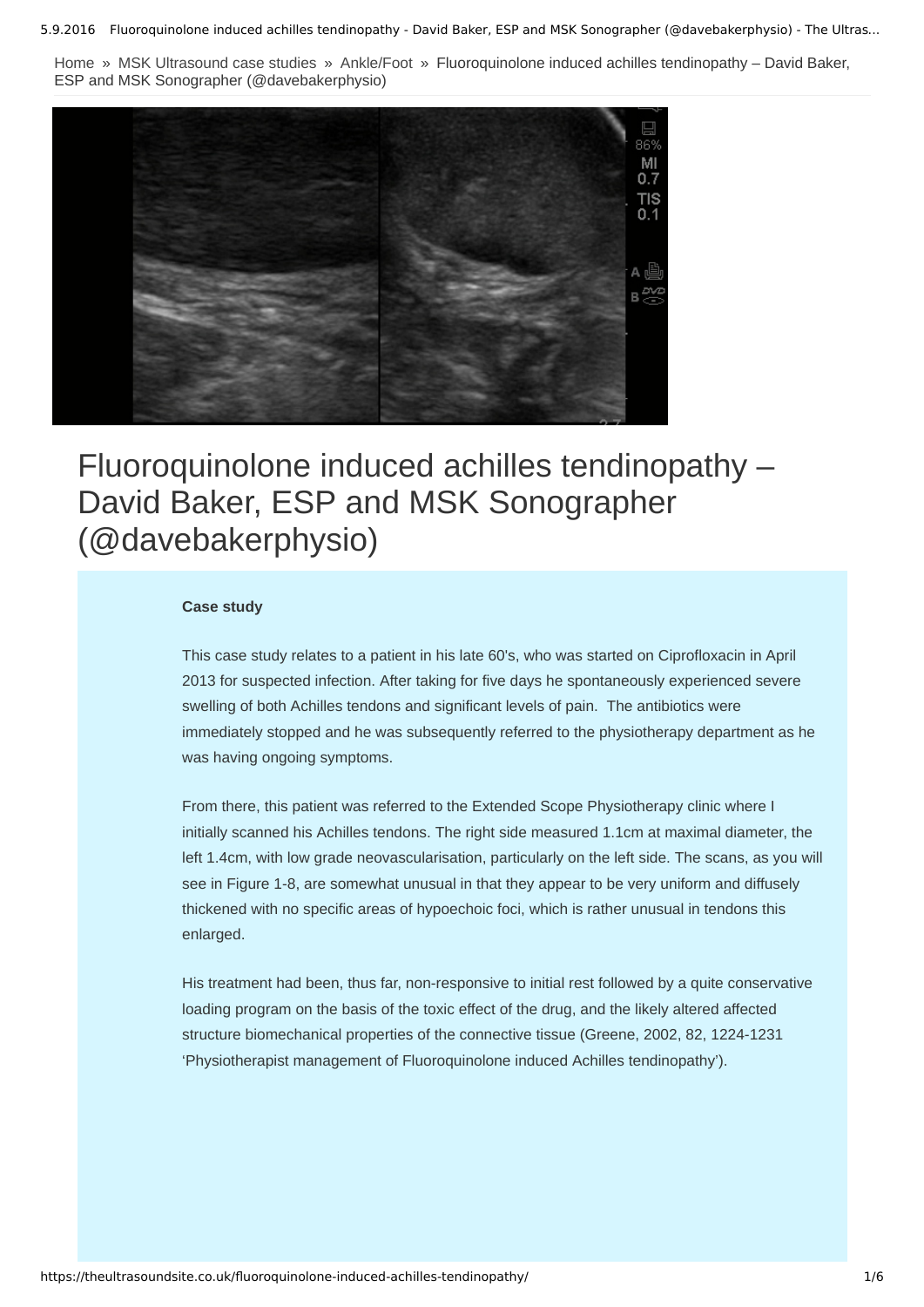#### 5.9.2016 Fluoroquinolone induced achilles tendinopathy - David Baker, ESP and MSK Sonographer (@davebakerphysio) - The Ultras...



Figure 1: Long-axis view of hypoechoic and thickened achilles tendon



Figure 2: Long-axis view of hypoechoic and thickened achilles

tendon



Figure 3: Split screen view of short axis view (R) and long axis view (L)



Figure 4: Long-axis view of hypoechoic and thickened achilles tendon



Figure 5: No evidence of neovasculari ty on colour doppler



Figure 6: Co-existing retorcalcane al bursa distension on long-axis view of achilles insertion to the

calcaneus



Short-axis view of the achilles

tendon

Figure 8: Short axis view of the achilles

tendon

I first came across the issue of antibiotic induced tendinopathy some years ago and have noted particularly how few musculoskeletal therapists seem to be aware of this potential issue, despite there being much in the literature and, indeed, a warning in the BNF (British National Formulary). When training as a sonographer I came across this being mentioned in a number of books, notably McNally's musculoskeletal ultrasound, but had never come across a definite case before this in clinical practice. The scans you see here are prior to him having any further treatment, but I am pleased to say that, following a gradual rehabilitation program and three treatments of extracorporeal shockwave therapy, which was performed when this patient was twenty months post-antibiotics. This gentleman is now virtually pain free, with just a mild amount of discomfort on the right side after long periods of sitting. However, the left Achilles tendon still measures 1.8cm in maximal diameter and the right side 1.00cm and there is interestingly no longer any detectable neovascularisation when scanning on our Sonosite Mturbo machine.

The information set out below is designed to give a synopsis of aetiology and mechanism of action of Floroquinolone induced tendinopathy. I have included below a number of useful articles in the reference list.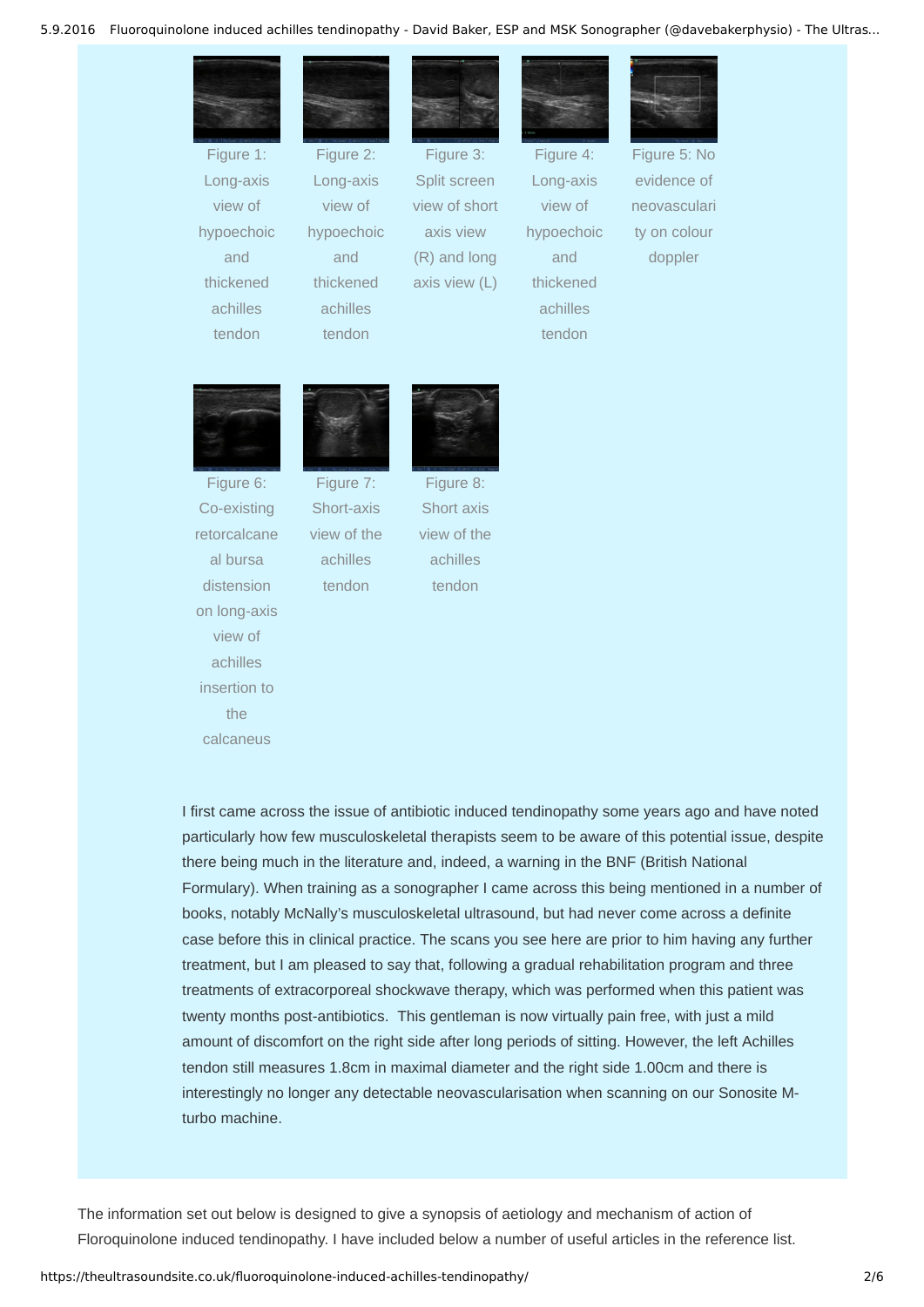5.9.2016 Fluoroquinolone induced achilles tendinopathy - David Baker, ESP and MSK Sonographer (@davebakerphysio) - The Ultras... A number of medications are known to potentially induce tendinopathic changes. These include fluorouinoline antibiotics, long term use of glucocorticosteroids, statins and aromatase inhibitors (Kirchgesner et al,2014). The fluoroquinolones are a family of broad spectrum, systemic antibacterial agents that have been used widely as therapy of respiratory and urinary tract infections. Fluoroquinolones are the most potent oral antibiotics in clinical use today. Increasingly, these drugs are being prescribed for relatively benign infections and for new categories of patients (Melhus, 2005). Quinolones are active against a wide range of aerobic gram-positive and gram-negative organisms. Achilles tendinopathy or rupture is among the most serious potential side effects associated with Fluoroquinolone use (Leone et al 2003).

There have been reports of Fluoroquinolone induced tendinopathy in the literature dating back to the early 1980s, from around 20 years after this family of synthetic antimicrobials were first introduced. Although the very first published report of quinolone induced tendinopathy was in New Zealand in 1983, relating to a 56-year old renal transplant patient being treated with Norfluoxacin for a urinary tract infection and septicaemia, generally, of the initial cases reported, around 90% involved the Achilles tendon following use of a particular fluoroquinolone, Ciprofloxacin, 44% of cases were bilateral. Just one or two cases have been reported for number of other tendons around wrist, elbow, shoulder and knee (Khaliq and Zhanel, 2003). Aside for Ciprofloxacin, other common quinolones, Pefloxacin and Ofloxacin, make up the majority of the other cases reported. Achilles tendon rupture rates in normal population are estimated at around 6-37/100,000 (Seeger et al 2006). Rates of increase with quinolone usage depend on a number of other factors but may be by factor 1.5-1.7. Van der Linden et al estimate that between 26% of all Achilles tendon ruptures in patients over 60 years old could be attributed to quinolone usage.

Fluoroqinoline antibiotics are widely indicated because of their pharmacokinetic properties, which include excellent gastrointestinal absorption, tissue diffusion and a long half life (Bergeron 1989 and Zabraniecki et al 1996), high bioavailability with extensive tissue penetration (whilst not crossing blood-brain-barrier) support the use of Fluoroquinolone antibiotics for a wide range of bacterial infections with the mode of excretion being predominantly renal. Fluoroquinolones exhibit a high affinity for a connetive tissue with concentrations in the bone measured to exceed those measured in serum, making them potentially useful in the treatment of joint and bone infections (Lew et al 1999, Greenberg et al 2000).

Williams et al, 2000 in the American journal of Sports Medicine in their article 'the effects of Ciprofloxacin on tendon, paratendon and capsular fibroblast metabolism' stated there was a large body of data provided by clinical reports, histopathological examination in experimental studies with evidence supporting a direct link between Fluoroquinolone use, tendinopathy and tendon rupture. Some authors in the topic area have recommended that patients with a history of Achilles tendinopathy and elderly patients, should not be prescribed Fluoroquinolone antibiotics.

From the literature the risks of tendinopathy appears to be dose dependent. Onset of tendinopathy following use of quinolones has been identified as early as two hours after the first dose or as late as six months to one year after the treatment has stopped. Of the 36 cases relating to Pefloxacin, the majority of cases occurred within a dosage of 800mg per day (Khaliq and Zhanel, 2003). Those of Ciprofloxacin, the majority occurred within the dose range of 5002000mg per day, with a mean duration to onset of symptoms being around 2530 days with Ciprofloxacin and 1825 days with Pefloxacin (Khaliq and Zhanel, 2003, Leone et al, 2003).

Risks factors associated with Fluoroquinolone in use and tendinopathy include especially patients over 60 years of age, concomitant use of glucocorticosteroids, renal failure (believed to affect excretion and thus circulating levels of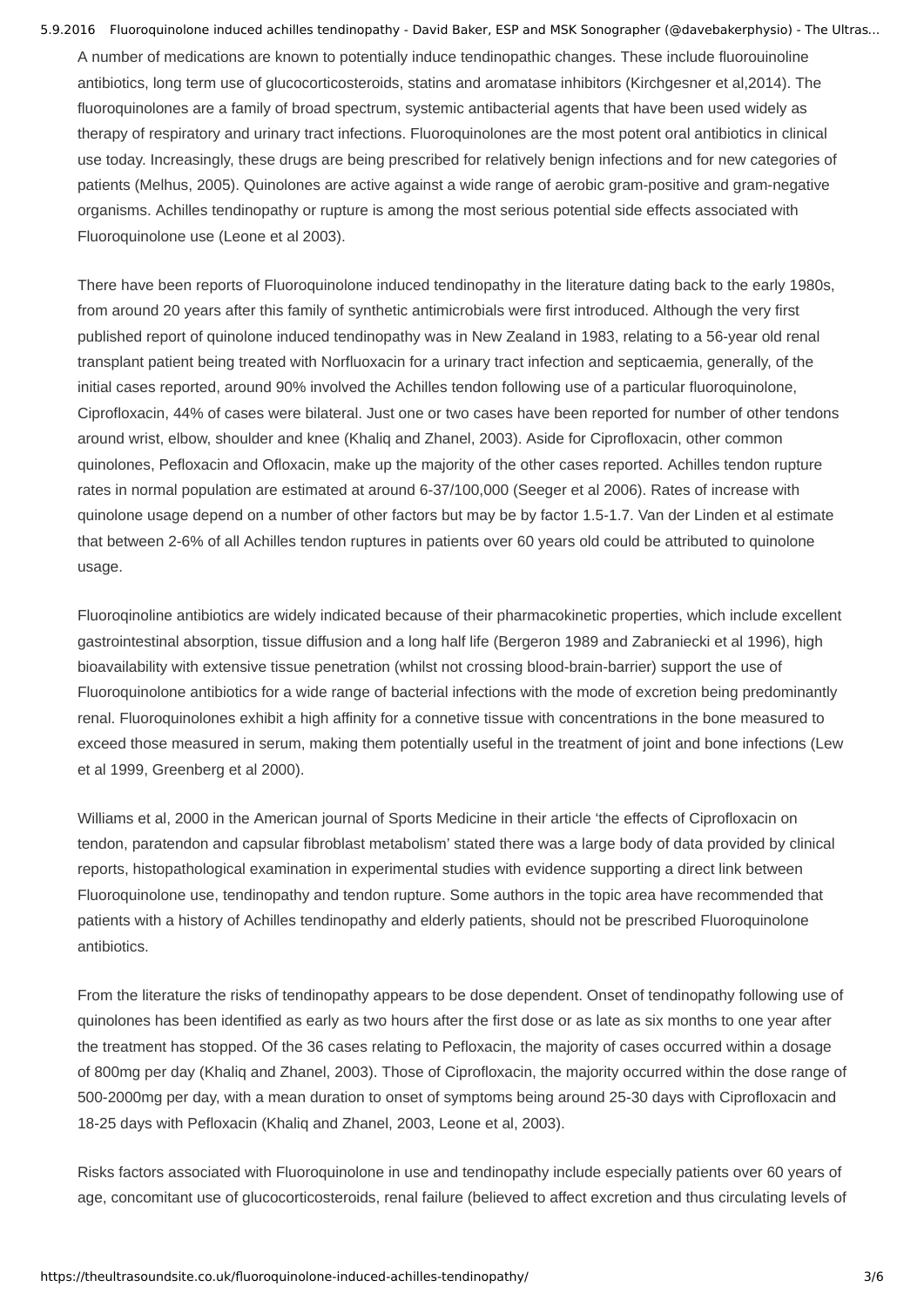5.9.2016 Fluoroquinolone induced achilles tendinopathy - David Baker, ESP and MSK Sonographer (@davebakerphysio) - The Ultras... the drug), diabetes mellitus (although when this is corrected for BMI, it may be that obesity is the predominant factor in relation to this), and a history of musculoskeletal disorders.

Melhus (2005) reported that over 3500 cases of tendinopathy relating to quinolones had been reported to World Health Organization Collaborating Centre for Drug Monitoring. In American, the United States Food & Drug Administration (FDA) in July 2008 mandated that all Fluoroquinolone products have a black box warning indicating an increased risk of adverse events, including tendon rupture. In the BNF (British National Formulary quotes advice from CSM (Committee for Safety of Medicines) relating to Quinolones and tendon damage. It states that tendon damage including rupture occurs rarely in patients receiving quinolones and may occur within 48 hours of commencing this treatment. Also notes quinolones are contra-indicated in patients with a history of quinolone induced tendinopathy, that elderly patients are more prone to tendinitis, the risk of tendon rupture is increased by use of corticosteroids and if tendinitis is suspected then quinolone use should be discontinued immediately.

The exact mechanism by which Fluoroquinolones induced tendinopathy remains not fully understood, Kim et al (2010) discuss that its believed they inhibit bacterial DNA gyrase (Topoisomerase II) which is directly involved in DNA replication and cell division. Whilst, theoretically, Fluoroquinolone should not exert a negative effect on human cell lines because the affected bacterial enzymes have little homology with mammalian DNA gyrase (Williams et al 2000), however, it is possible that Fluoroquinolones have a direct cytotoxic effect on enzymes found in mammalian musculoskeletal tissue. Fluoroquinolones have chelating properties against several metal ions and have been known to have direct toxicity to type I collagens synthesis and promote collagen degradation. Experiments on immature laboratory animals have shown that Fluoroquinolones cause cartilage damage by inducing necrosis of chondrocytes (36 hours after treatment) and disruption of the extra-cellular matrix and formation of vesicles and fissures into the articular surface.

In vitro studies in culture tendon cells have confirmed clinical observation that Fluoroquinolones can increase the risk of tendon rupture (Kim et al 2010). Whilst, under normal circumstances, the rate of matrix turnover and tendon fibroblast is low (Williams et al 2000). Other precipitating factors, such as age and corticosteroid use, do not allow tendons to repair adequately, resulting in irreversible matrix alteration. It has been theorised that Fluoroquinolones disportinately affect human tendons that have a limited capacity for repair, such as older patients or structural compromise, i.e., pre-existing tendinopathy or trauma (Williams et al 2000)..

In Williams et al's study of the effects of Ciprofloxacin on tendon, paratendon and capsular fibroblast metabolism, it was concluded that at concentrations attainable in vivo inhibition of fibreglass matrix synthesis in fibroblast proliferation and increased fibroblast derived matrix degrading proteolytic activity in vitro. The effect was observed in all fibroblast populations testing, including Achilles tendon, Achilles paratenon and shoulder capsule with 66-68% decrease in cell proliferation compared with control cells at day 3 in culture. Another observation was the delayed healing reported in cases of Ciprofloxacin associated tendon rupture observed in patients who are maintained on the drug for treatment of infectious conditions (Ribard et al, 1992).

Based upon the epidemiology data, when compared with other classes of antibiotics, Fluoroquinolones demonstrate s a 3.8 fold greater increase in risk of development of Achilles tendonitis or rupture (Chhlajed et all, 2002) in lung transplant recipients associated with Ciprofloxacin with 5 reported ruptures and 15 tendinopathies out of 72 patients surveyed. Corrao (2006) compared to age match controls, patients taking Fluoroquinolones with concurrent explosure to glucocorticosteroids, were found to experience a compounding effect on the risk of tendon rupture, specifically a 46 fold greater predisposition.

There is very little in the literature about specific ultrasound scan characteristics of antibiotics induced tendinopathy vs reactive tendinopathies. I would be very interested to hear of any cases other clinicians have come across and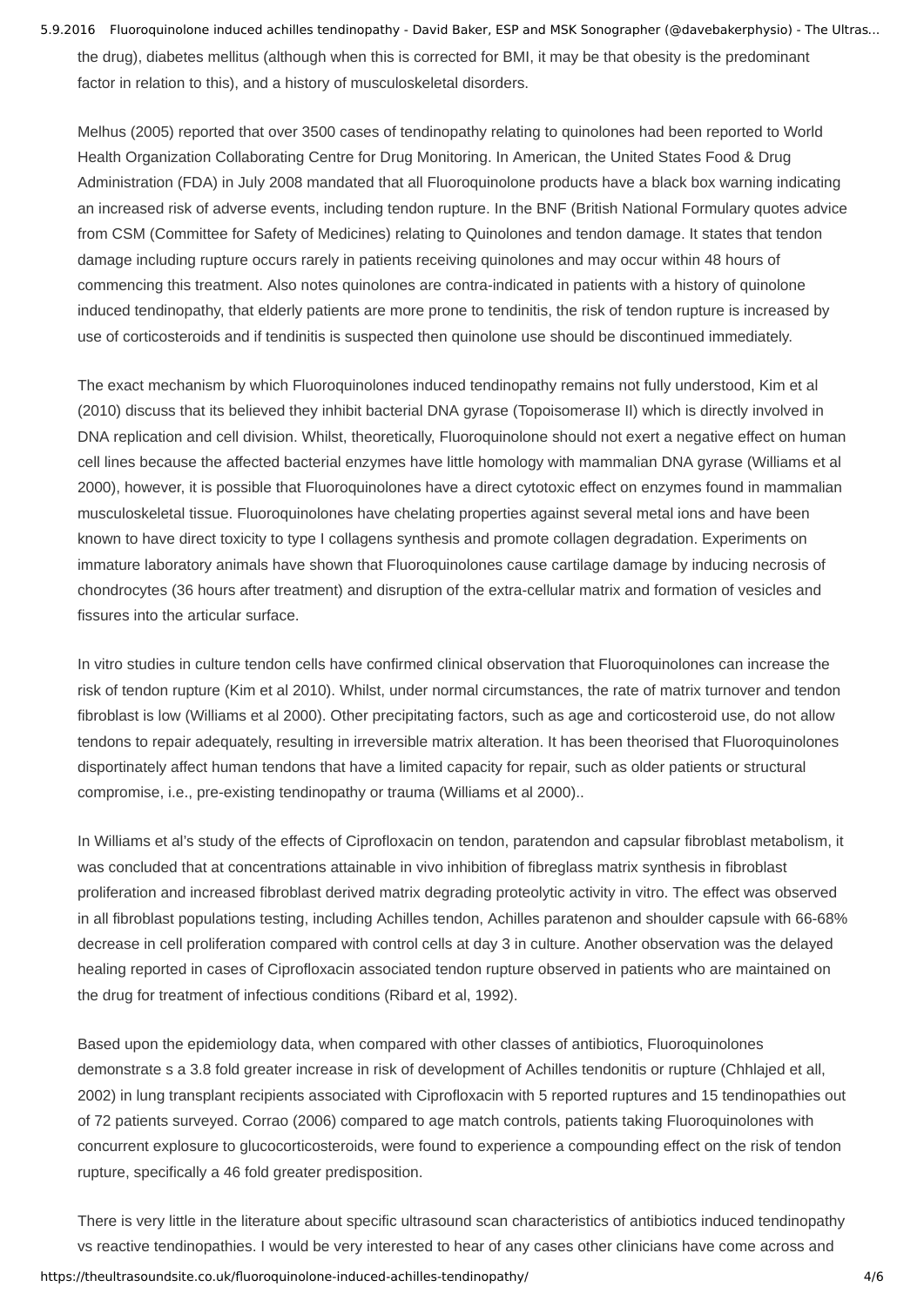5.9.2016 Fluoroquinolone induced achilles tendinopathy - David Baker, ESP and MSK Sonographer (@davebakerphysio) - The Ultras... information they might be willing to share - please use the comment form at the bottom of this article!

# **Conclusions**

The use of broad spectrum antibiotics, such as Fluoroquinolones and Cephalosporins, has markedly increased since the 1980s when they were first introduced. There was a further increase in the use of Fluoroquinolones when four new molecular entities were approved in 1996 and entered the market. They are used extensively to treat infections due to gram negative organisms and the new generation agents with improve activity, also against gram positive and/or an aerobic bacteria, they are particularly for used of treatment of community acquired pneumonia and acute exacerbations of chronic bronchitis.

It is often difficult to prove a cause and effect relationship between a medication and its side effects. This is true concerning tendinopathy and tendon rupture, which may occur in the absence of any causative medication, particularly since reported cases frequently have co-existing factors. However, there are a multitude of clinical reports, pathological findings and experimental models collectively supporting a strong correlation between Fluoroquinolones use and tendinopathy. Whilst the incidence of tendon injury associated with Fluoroquinolones is relatively low in the healthy population, significant increases have been identified in patients with predisposing factors, particularly age, concomitant usage of glucocorticosteroids, renal dysfunction and history of tendinopathy.

Because there can be a significantly delayed effect of onset, a careful clinical history must be taken by clinicians so as to identify where tendinopathy may have been induced by medication, particularly as the management plan may be altered to reflect that the ability for the tendon to regenerate may be impaired for some time after treatment has stopped.

When assessing or treating a patient with Achilles tendinopathy or tendon rupture its always important to consider recent usage of medication which may induce these symptoms.

### **References**

Bergeron, M. G. "The pharmacokinetics and tissue penetration of the fluoroquinolones." Clinical and investigative medicine. Medecine clinique et experimentale 12.1 (1989): 20-27.

Chhajed, P. N., et al. "Achilles tendon disease in lung transplant recipients: association with ciprofloxacin." European Respiratory Journal 19.3 (2002): 469-471.

Corrao, Giovanni, et al. "Evidence of tendinitis provoked by fluoroquinolone treatment." Drug safety 29.10 (2006): 889-896.

Greenberg, Richard N., et al. "Ciprofloxacin, lomefloxacin, or levofloxacin as treatment for chronic osteomyelitis." Antimicrobial agents and chemotherapy 44.1 (2000): 164-166.

Greene, Brenda L. "Physical therapist management of fluoroquinolone-induced Achilles tendinopathy." Physical therapy 82.12 (2002): 1224-1231.

Khaliq, Yasmin, and George G. Zhanel. "Fluoroquinolone-associated tendinopathy: a critical review of the literature." Clinical infectious diseases36.11 (2003): 1404-1410.